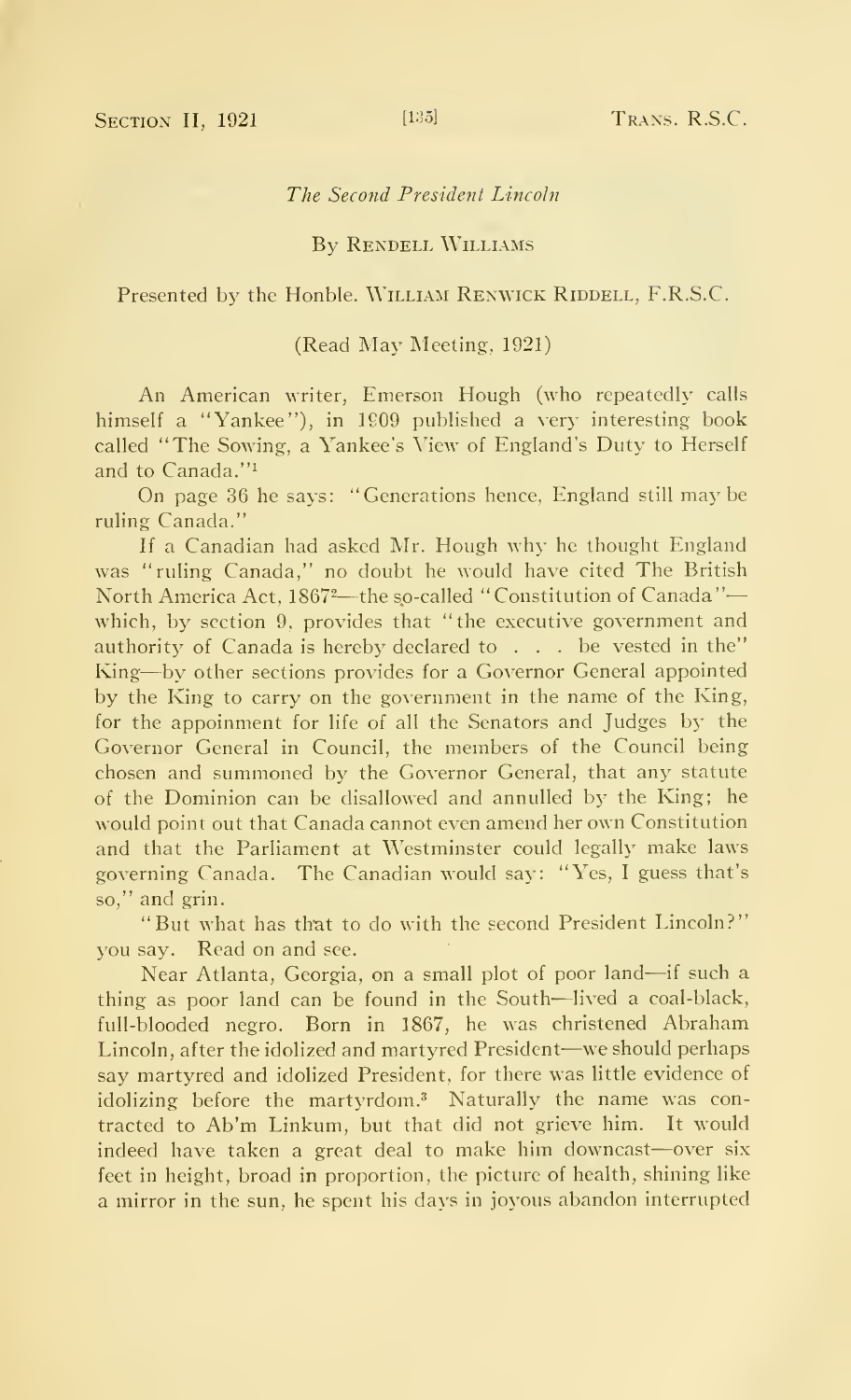only occasionally by the stern necessity of work to provide food and at least vestiges of clothing for Aunt Mandy and her twelve sable offspring. The eldest was, of course, Ab'm, but for the successors were chosen names taken from the breast-plate of the Hebrew High Priest, for the couple had in their honeymoon been profoundly impressed by the gorgeous succession of names of precious stones read most sonorously if somewhat lacking in orthodox pronunciation by their coloured pastor. And so there were Sardius and Topaz, and Carbuncle (contracted to "Uncle"), and Emerald (who, though a boy, was "Emmy"), and Sapphire ("Fire"), and Diamond, Ligure (generally by a natural association of ideas called "Moonshine"), and Agate ("Aggie"), and Amethyst and Beryl (transmogrified into "Barrel"), and Onyx—her. Aunt Mandy thought well named as she came onexpected. The fruitfulness of the happy couple had not yet got so far as to produce a Jasper, "the only real nigger name in the bunch" as the envious neighbours declared; but hope was not dead.

Thus flourished the happy family in Georgia when the great day came around, the day fixed by the Act of January 23, 1845, the Tuesday after the first Monday of November; and there were chosen by the citizens of each State a certain number of gentlemen, not being Senators, or Representatives, or holding offices of trust or profit under the United States, and not having violated an oath previously taken to support the Constitution of the United States by engaging in insurrection or rebellion against the same or giving aid or comfort to the enemies thereof.

These were the men who were to select the President of the United States for four years, irremovable except by death, resignation or impeachment—and Presidents seldom die and never resign, while no one tries an impeachment since the attempt failed with Andy Johnson. In case of inability to perform the duties of his office, the Vice-President receives the powers of the President, but even partial paralysis cannot disable a President, and that last resort of a patriot, a bullet, could not disable one who had been a College President like Garfield—it had not yet been tried on Wilson but would, if tried, be certain to fail unless it killed.

These men, too, select the Vice-President who may, like Roosevelt, succeed to the Presidency.

The Constitution of the United States was framed by men who feared the wild passions of the mobility--"great importance was attached by the framers of the Constitution to the interposition of he electoral college between the passions and prejudices of the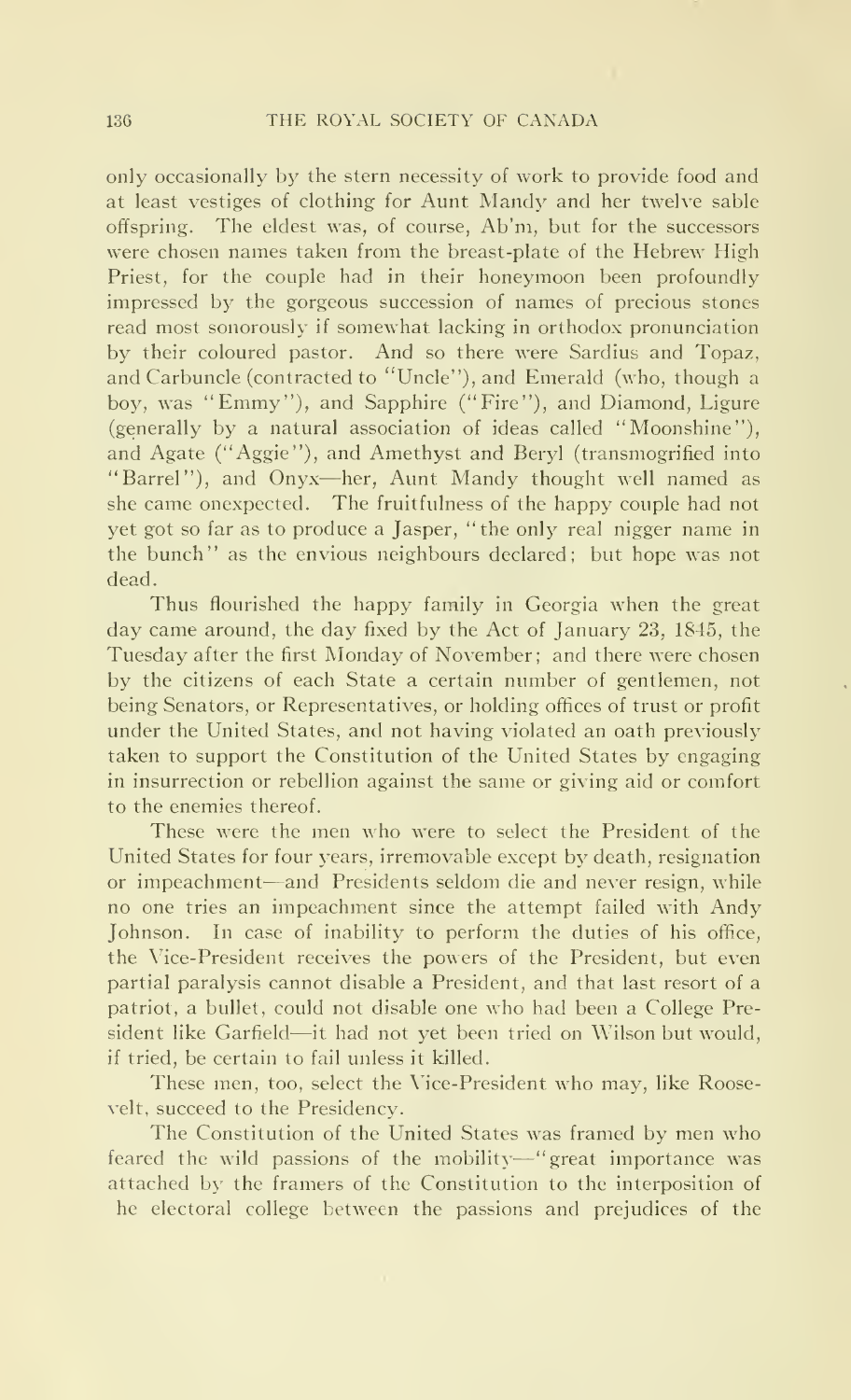## [WILLIAMS] SECOND PRESIDENT LINCOLN 137

undiscriminating multitude of voters and the high office of President.<sup> $\mathbb{S}^1$ </sup> They feared that if the Legislature should elect a President it would be the work of intrigue, of cabal and of faction, it would be like the election of a Pope by a conclave of Cardinals and that real merit would rarely be the title to the appointment.<sup>5</sup> Election by the people was liable to the most obvious and striking objections; they would be led by a few active and designing men<sup>6</sup> and it would be as unnatural to refer the choice of Chief Magistrate to the people as it would be to refer a trial of colours to a blind man.<sup>7</sup> A popular election would be radically vicious; the ignorance of the people would put it in the power of one set of men dispersed through the Union and acting in concert to delude the people into any appointment.<sup>8</sup>

So the Fathers determined that the appointment of President should be left to Electors. These, of course, would be men of high standing and clear judgment, not filled with party spirit or influenced by regard for any man; they would feel the very great responsibility cast upon them and would anxiously canvass the merits of all natural born citizens of the United States who had attained the age of 35 years and had been for 14 years residents of the United States and they would vote for those best qualified for the high offices of President; he who received the most votes would become President and he who received the next greatest number Vice-President. And thus there would be no intrigue, no cabal, no faction, the people would not be led by a few active and designing men, no one set of men, senators or others, acting in concert could determine the appointment, and real merit would be the sole title to the office.

The selection of these electors being thus of the most serious importance, the citizens of each State examined with the greatest care into the past history, the ability, clearness of vision, soundness of judgment, uprightness and candour of the prominent citizens, to see who should be entrusted with the grave responsibility of acting for them in the selection of their future four year Monarch. An ordinary agent for every day affairs or a lawyer, one might take chances on, but a Presidential Elector! Never, no sir, never.

And so it came about that in at least most of the States a minimum of ten per cent, of the voters knew one, or possibly even two, of those for whom they voted, sometimes indeed only by name but occasionally by sight.

Naturally these splendid specimens of American citizenship were impressed with the tremendous importance of their solemn task ; and naturally they communicated with each other most seriously, asking and giving advice and exchanging views.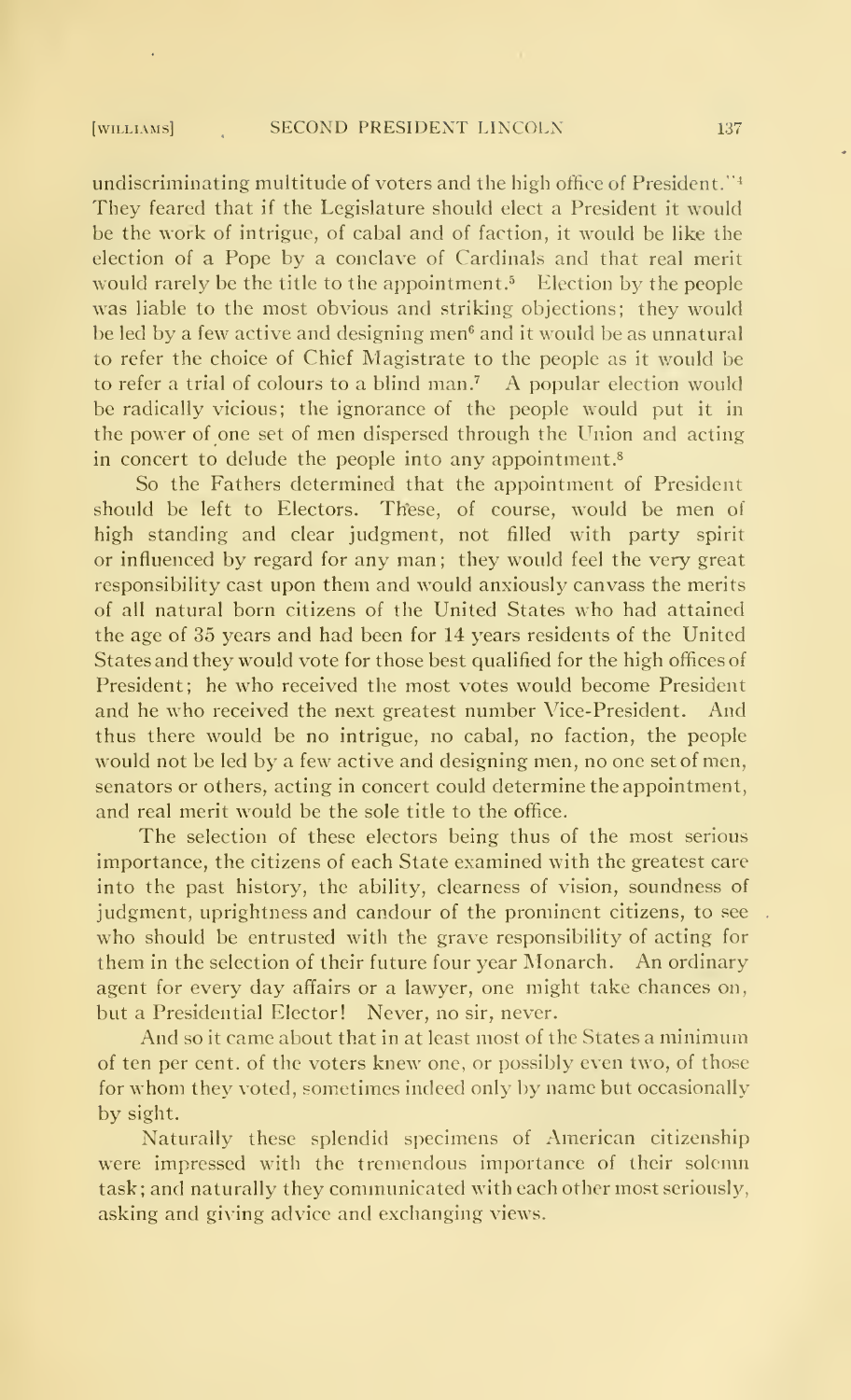It early appeared that the great majority were whole heartedly determined that autocracy should end, that there was to be no more one man rule—of course, it was recognized that the President had more power than that old tyrant George III ever pretended to, but while it is excellent to have a giant's strength, it is not the thing to use it like a giant; and so, as it was no longer good form to temper autoc racy with assassination, at least in America, they thought it wise not to appoint any one likely to kick over the traces and try to play the strong man. What kind of a man to get?

Believing with Dryden that

"By education most have been misled,"

remembering that Tommy Wilson was <sup>a</sup> real nice boy before he went to College and Stevie Cleveland was modest, if not meek, before he studied for the Bar, they determined that no highbrow should occupy the White House, not cne darned College President or lawyer—these were too sot, too determined to have their own way, too pig-headed to admit of proper steering. This cut out Champ Clark on both counts as well as certain well-known men who, though politicians, are still lawyers. <sup>I</sup> mean such men as Elihu Root, William Howard Taft, George Wickersham. <sup>I</sup> am not quite so sure of Selden Spencer, in whom the Spencer perhaps predominates rather than the Selden, or of Henry Cabot Lodge, but then his middle name entitled him in the land of the Bean and the Cod to familiar converse with the Highest, and that had been found fatal by the experience of Germany. What more education does a President want anyway than just to read and write? And while Dogberry may have been a little astray when he thought "to write and read comes by nature," he was infinitely right in his noble precept "for your writing and reading, let that appear when there is no need of such vanity." This type-writing craze, this cacoethes scribendi epistolarum magnarum doctarum eruditarumque had to come to an end, especially in the existing scarcity of paper; the ordinary individual should have some chance of getting writing material.

Accordingly a man of limited education was <sup>a</sup> desideratum, and the more limited the education, within limits of course, the better. No stubborn, stiff-necked, intellectually proud man, but an easy going man and a pliable, one who would do as he was told by his betters at the other end of the Avenue—that must be the aim.

Having decided the kind of a man to be chosen other considerations arose. That blamed South, which had never forgotten its former ascendencv, which could not be weaned from its self-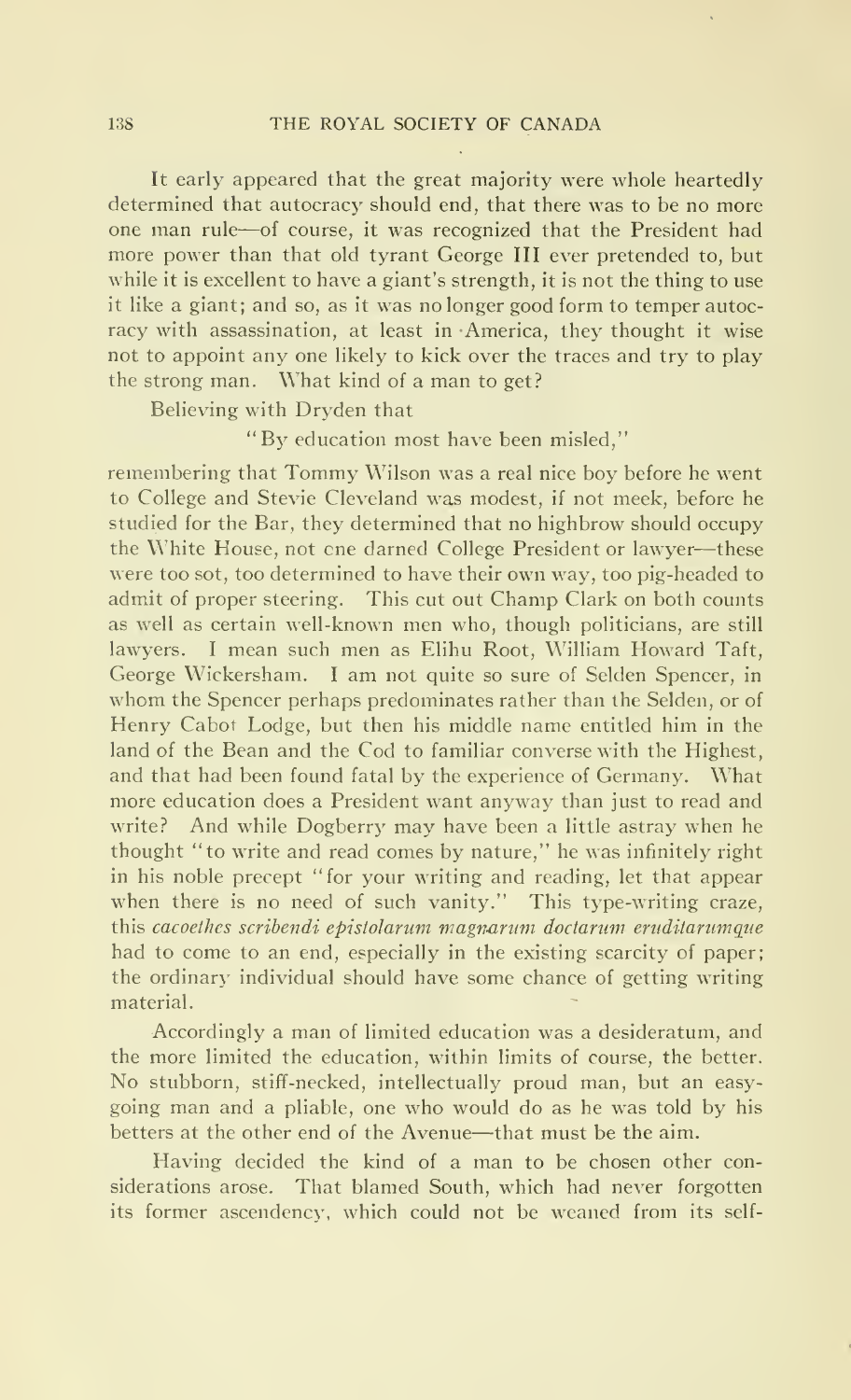sufficient adhesion to its time-honoured politics, which could not be got to acknowledge the superiority of the North, had to be taught a lesson. The mere election of a Northerner would not be sufficient; Cleveland and Harrison and McKinley and Roosevelt and Taft were from the North, and some other means must be adopted. A brilliant thought struck the mind of Mr.  $\longrightarrow$ , Mr.  $\longrightarrow$ , Mr.  $\longrightarrow$ , whatever is his name? You know, every American knows, the man <sup>I</sup> mean the man who got the most votes in Ohio,  $Mr. \longrightarrow$ , but no matter what the name—let us say one of the most illustrious of the Electors and let it go at that. He said: "Let us pick out a Southerner, one of a class which the Southerners despise, and put him over them" Agreed—but "surely you don't mean a nigger?" "Why not?" "Why not, indeed?" Agreed and agreed.

And then another illustrious Elector—blame my treacherous memory anyway—why can't <sup>I</sup> remember the name of that remarkable man? Another illustrious Elector said that he had spent the previous winter in Georgia, had noticed the big, indolent, jolly black with the historic name and numerous progeny; that no one respected him but everybody liked him, thereby reversing the situation of the present occupant of the White House, that he was biddable and not uppish, not like—but why continue? What was wanted was a complete change. The South, which had resented Roosevelt seating Booker Washington at his table, would now see a Bookerer than Booker sitting in Washington's chair and learn their place. Moreover, there would be the incidental advantage that Roosevelt's favourite in junction to the American people would be constantly in mind and race suicide would be discredited.

The second Abraham Lincoln came in state to Washington, Aunt Mandy rules the White House with an unskilled and gentle rule, Ab'm Junior is the cock of his school and little Onyx can be seen any fine day sporting her red and yellow stockings on the lawn stockings the first she had ever possessed but they are gorgeous.

Which things are an allegory—the legally possible is the morally impossible; evils elaborately guarded against are wholly imaginary and non-existent or at the worst negligible, and the prophylactic precautions are full of the very evils they are designed to prevent.

The Electoral College is the only piece of camouflage in the American Constitution. The Constitution of Britain and of Canada is the most elaborate and successful system of camouflage the world ever saw. If one sees anything laid down in the American Constitution it is—except that farcical College—certain to be so; if in the British Constitution it is certain not to be so. The American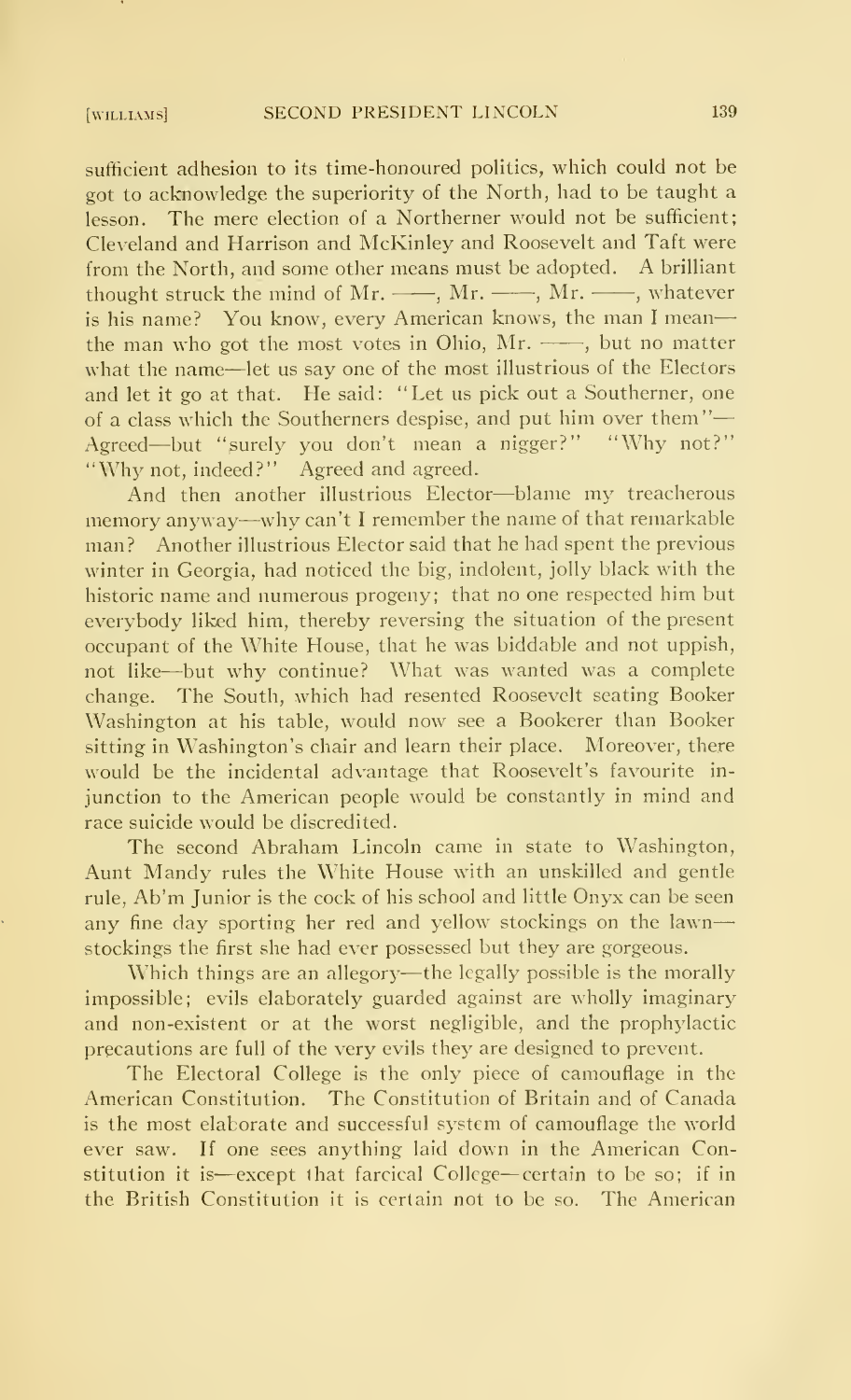Constitution, as a whole, and speaking generally, was framed uno ictu by acute and able statesmen as a permanent thing; it was necessarily in writing and litera scripta manet; the meaning at one time is the meaning at another, time writes no wrinkles on its austere brow. The British Constitution was not made, it was not even born—like Topsy, it just growed; it is largely unwritten and the very words in which it may be explained change their meaning with the changing times. It is continually grafting new shoots on the old stock, building more stately mansions on the old foundations; clinging fondly to the old names, the old ceremonies, the old forms, it is constantly moulding the old methods to new uses, and adapting the old to the purposes of the new.

Hence it is that the King, nominally King by the Grace of God, is in reality King by grace of an Act of Parliament; head of Army and Navy, he does not appoint an officer, however humble, in either; Defender of the Faith because his predecessor received the title from the Pope for defending the faith against the heretic Martin Luther, though he, George V., must by law be a Protestant; having the right to refuse the royal consent to any Bill passed by Parliament, though that has not been done since the times of William III; and able to select his Ministers from any of the millions of the British subjects to be found wherever the map is coloured red, so long as he selects those whom the House of Commons choose for him—appointing Judges, Ambassadors, Envoys, whom he never saw or heard of creating Earls, Viscounts, Barons, Baronets, Knights et hoc genus  $omne$ , but only as the Prime Minister directs,<sup>7</sup> and to cap the climax, King of the United Kingdom of Great Britain and Ireland! United? Ask De Valera (the successor of the Pagan Era and the Christian Era).

So the power exists on paper for Britain to legislate for Canada, which she is as likely to do as the Electoral College to elect the Georgia Negro and no more likely-—the Home Administration at Westminster may annul Canadian legislation just as the King can refuse the Royal Assent to a British Bill. The Governor General has, in Canada, substantially the powers of the King in England, but he exercises them in the same way; he must have as Ministers those approved by the House of Commons at Ottawa, the members of which are elected by the people of Canada, and these Ministers must get out and leave room for others if they cannot obtain a majority of the House of Commons. These Ministers in fact appoint Senators, Judges, Commissioners (who are often really Ambassadors) and the Governor General has his appellation on the *lucus a non lucendo*<sup>10</sup> principle because he does not govern.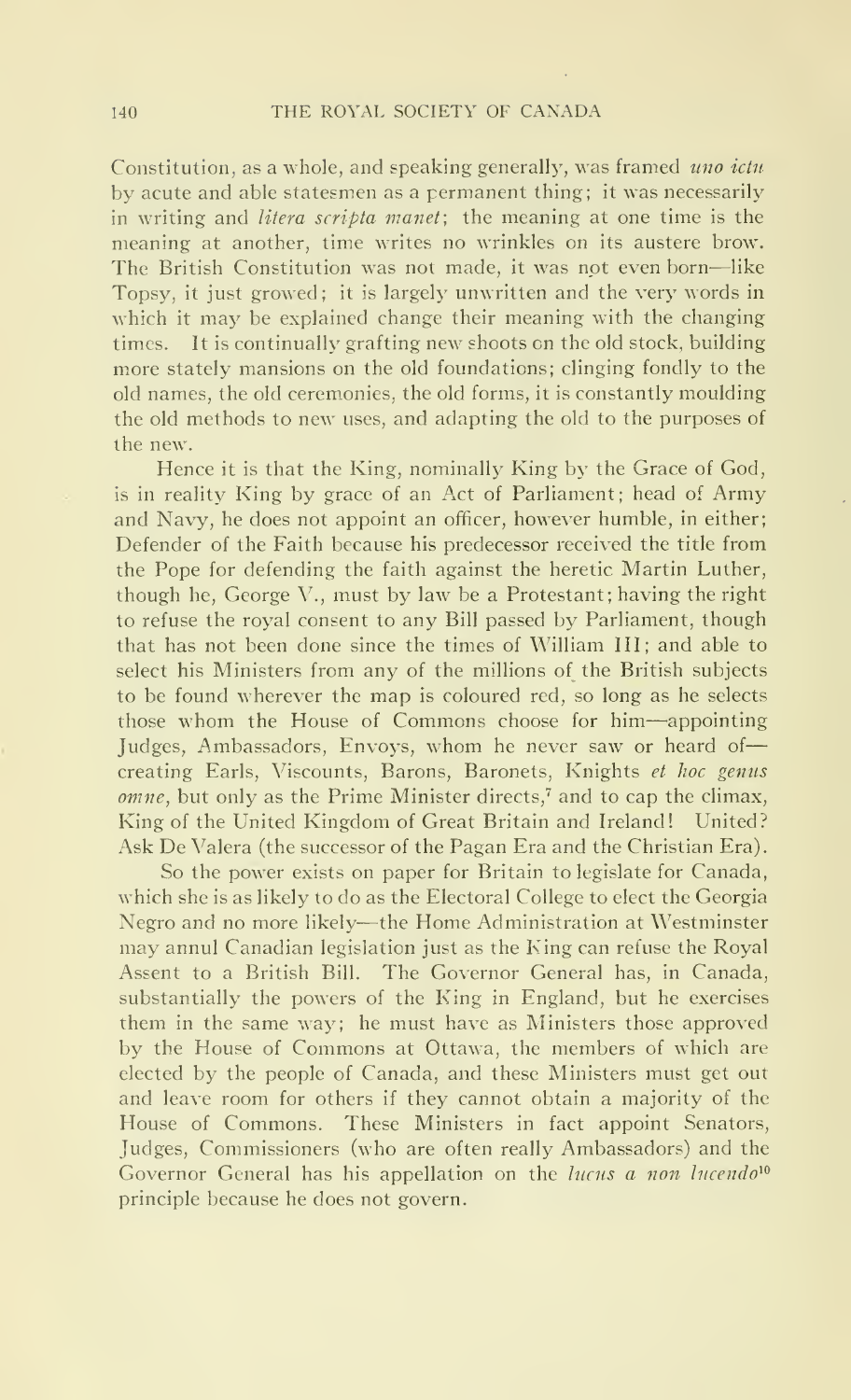Canada pays no tribute and owes no obedience to England; she frames her own tariff, and when that tariff conflicts with some old treaty that England had made which in form bound Canada, she insists that it be denounced and denounced it is.

Canada has her own Army and her own Navy commanded by Canadians; she put half a million men under arms in the last war, and sixty thousand of them made the supreme sacrifice—the Mother Country could not call upon her for a man or a dollar except as Glendower could call spirits from the vasty deep. "But will they come?" said the sceptical Hotspur. Canadian soldiers crossed the sea in 1914 and following years until 1918 as Canadians, with Canadian uniforms, Canadian rifles, Canadian horses, Canadian cannon, Canadian ammunition, under Canadian officers paid by the Canadian Government and cared for by Canadian doctors and Canadian nurses. And when Canadians were dying for freedom and democracy their government demanded a part in determining the course of the struggle; Canada's Prime Minister joined the Prime Ministers of the other self-governing Dominions and the Prime Minister of Britain in a War Cabinet on equal terms and with equal authority, and the War Cabinet directed the war on behalf of the British Empire. Canada took part in negotiating the Peace Treaty and signed it as a party after a vain protest against Article X; her representatives joined Australia in refusing to consent to a declaration of Japanese equality and fought England and the United States to a standstill on the question; her Parliament approved the Treaty with the reservation of the right to have it amended; she has taken a prominent part at Geneva and pays no heed to the wishes of England where these conflict with her own interests. Canada is an independent self-governing nation but she will not allow anything to separate her from the rest of the British world. She is British to the last drop of her blood and intends to remain so. England has not for many a day ruled, and never will, rule Canada. She may try it when Ab'm Linkum becomes President of the United States, but assuredly not a minute sooner.

All of which is unintelligible to the lawyer who reads the Statutes only; but is a living truth, the glory and the pride of Canadians. When the lawyer is puzzled beyond all bearing let him contemplate little Onyx with her gay stockings on the White House lawn."